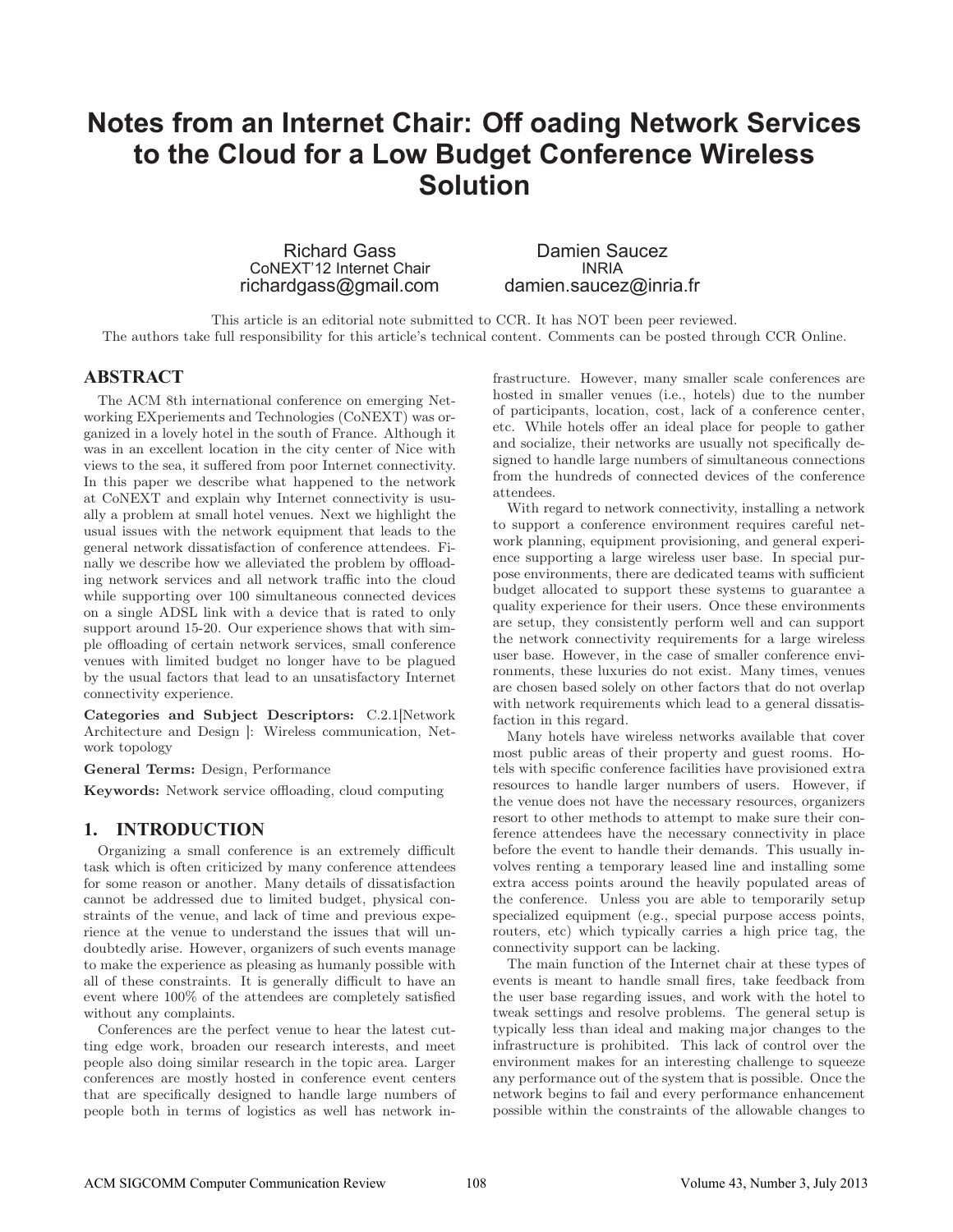the hotel network has been explored, it is usually time to throw in the towel and succumb to being the butt of many jokes during the conference dinners.

The remainder of this paper follows the journey of the Internet chair and dedicated assistant and details the events of what happened to the network at CoNEXT'12, issues we faced, and how we ultimately found a usable solution that can essentially be implemented fairly easily to increase the overall wireless network performance with virtually no additional cost.

## **2. I HAVE NO INTERNET**

Nowadays, an Internet connection during conferences is as crucial as providing water and organizers frequently rely on the venue network to provide Internet connectivity to their attendees. However, hotel networks are seldom designed to support hundreds of users and devices (especially computer scientists specializing in network research) in the same room. For CoNEXT'12, a 4Mbit/s symmetric link (maximum allowed with the allocated budget and venue location) was leased for the duration of the event.

The first day of the conference was dedicated to three workshops and attendance was significantly lower than what would be on the following days. This was the first trail run at this venue to understand the true capabilities of the hotel wireless. At the beginning of the day, everything appeared to run smoothly. Connectivity was sufficient to retrieve mails or news and there were no issues. Unfortunately, the quality rapidly degraded as more users started utilizing the resource. The attendees were noticing disconnections from the access points (APs), or while being connected, were incapable of accessing the web.

The first diagnostic revealed that the DNS resolver running on the gateway access point was not resolving names. The DNS resolver was automatically configured on clients by means of DHCP and unfortunately, it was not possible to configure the AP's DHCP server to advertise another DNS resolver other than itself (e.g., a Google public DNS server). In addition, we identified a second, more severe issue. We found that the AP was performing network address translation (NAT) and that the NAT table on the device was not able to support all the flows of the attendees. After calling the Internet service provider of our leased line, we were told that the AP they sent us was simply a home router only designed to support roughly 15-20 people.

In addition to the conference network, the hotel provided Internet connectivity with three access points. One access point was operated by an external company and was impossible to configure. The two other access points were operated directly by the hotel and it was only possible to configure their wireless settings (with heavy persuasion by our conference treasurer). Unfortunately, none of the networks were able to handle more than a few tens of users. Moreover, using a wireless sniffer, we noticed that all access points were using the same wireless channel, increasing the risk of interference. Therefore, in addition to the limitations of our ADSL gateway, we were facing a poorly configured wireless network with high levels of interference.

Throughout the day, we continued to tweak the settings in a futile attempt to make things work but had no success. Every idea that we proposed ended up not working due to the limited functionality of the equipment we had to work with. After exhausting all the possible options we



Figure 1: CoNEXT'12 network setup to offload all traffic to the cloud

were finally cornered with the problem of network services not being provided reliably due to the high load caused by the number of users. Our challenge now was to figure out what we could do with a spare laptop, an old Cisco AP, and a few cables to provide some kind of usable network to the conference attendees. The solution that we finally used was to offload all network services to the cloud.

## **3. OFFLOADING TO THE CLOUD**

The main problem boiled down to the NAT on the gateway not being able to support all the flows generated by more than 15-20 users due to the lack of sufficient memory on the device. The only option was to reduce the number of flows moving through that gateway. One simple solution would be to require every attendee to use a virtual private network (VPN) such that each attendee consumes one flow per device. This option was of course not acceptable since it would still limit us to a small number of VPN connections and having an alternative that is transparent for the user is obviously preferable. To that aim, the solution we employed was to aggregate every flow using a tunnel such that the gateway limitation would be avoided. A tunnel had one end in the conference network and the other outside the conference network in the cloud (after the ADSL gateway). This meant that every packet would transparently be sent through the tunnel into the cloud where it will be finally injected into the Internet where we could have a virtual machine handle the NAT'ing. From a technical standpoint, the tunnel endpoint could be anywhere in the Internet but due to time constraints, we were not able to obtain the necessary authorization from our respective universities or institutions to carry transit traffic from unauthenticated users and thus decided to install the tunnel endpoint in the Amazon cloud [1].

There are several tunneling solutions that exist to accomplish this goal. Some of them are directly over IP (e.g., IPIP  $[5]$ , GRE  $[3]$ ...) and others over UDP or TCP (e.g., LISP  $[4]$ , OpenVPN  $[2]$ ...). The ADSL gateway only offered GRE and IPIP for tunnelling packets. However, Amazon did not support these protocols at that time and only supported UDP, TCP, or ICMP in their security groups. Therefore, neither the ADSL gateway nor the access point could be used for the conference network tunnel entry point. As depicted in Figure 1, a spare laptop computer (a commodity GNU/Linux laptop) was used in order for it to play the role of tunnel entry point. OpenVPN (open source VPN implementation) was selected to create the point-to-point tunnel which we established on the laptop and the virtual machine